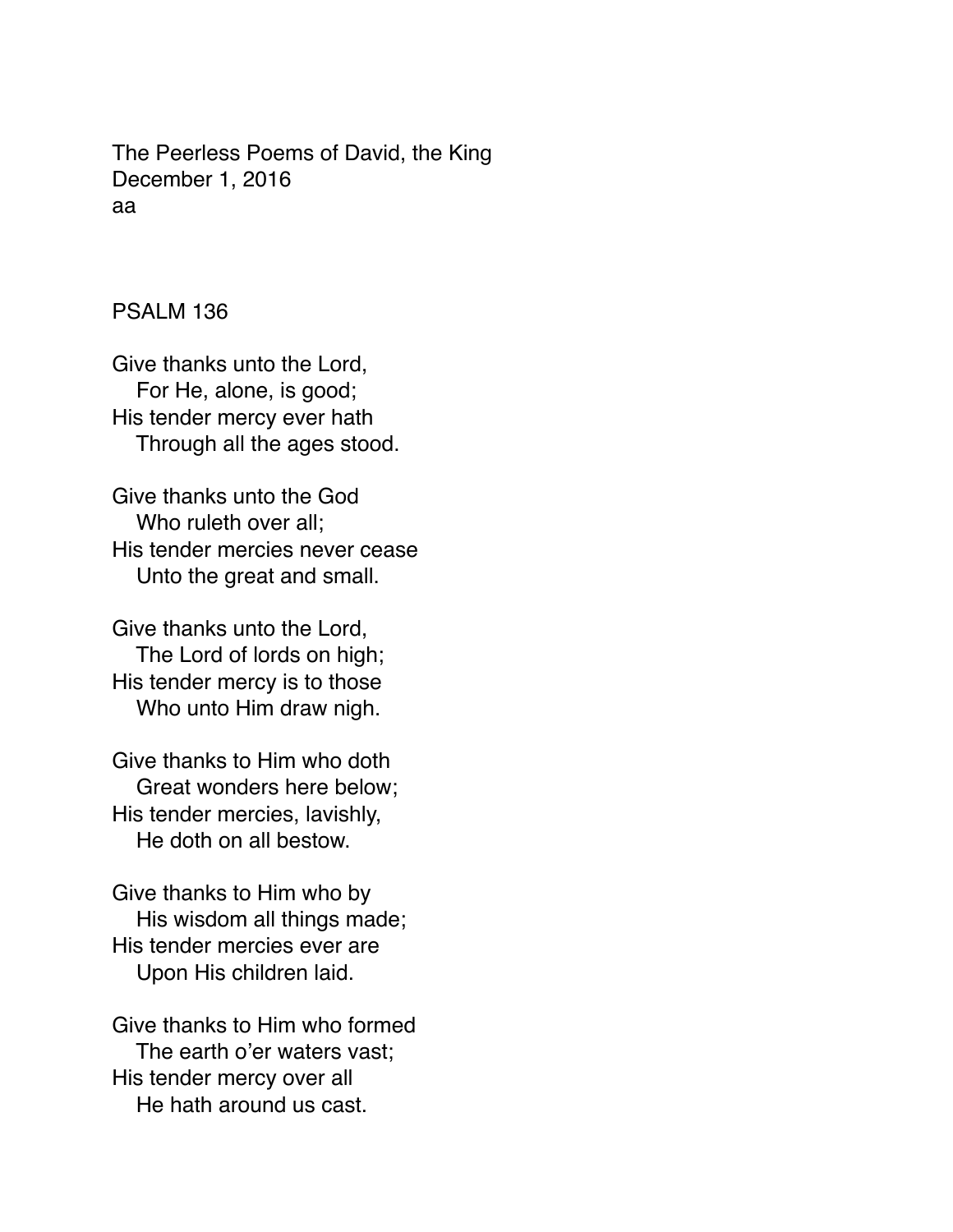Give thanks to Him who made Great lights above to shine; His tender mercy ever is, Like boundless space, divine.

Give thanks to Him who placed The sun to rule by day; God's mercy, never failing, shall Light the believer's way.

Give thanks to Him who formed The moon and stars for night; His mercy still endures to guide Our dim and searching sight.

Give thanks to Him that smote Egypt in her first-born; His mercy thus was reaching far To lift for us an horn.

Give thanks to Him who brought His people safely out; His mercy still to His is found A bulwark round about.

Give thanks for His strong hand, And for His stretched out arm; His grace and mercy reaches all, To rescue them from harm.

Give thanks to Him who did The sea in parts divide; For still His mercy shall with them That trust in Him, abide.

Give thanks to Him who brought His people safely through, For thus His mercy, ever kind,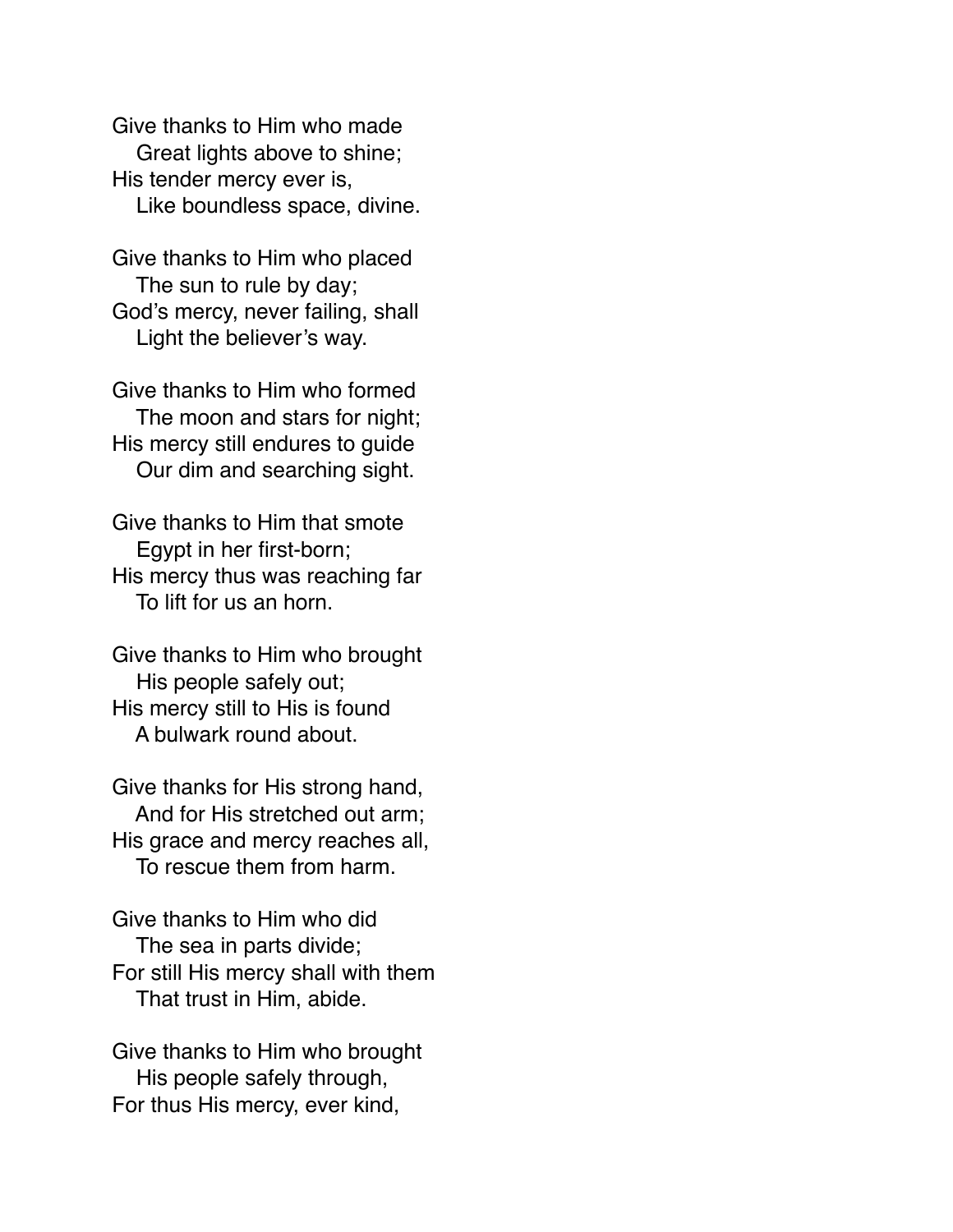He daily will renew.

The proud Egyptian hosts Were in the sea o'erthrown, But God's unfailing mercy did Guide and protect His own.

Give thanks to Him who led, Through the vast wilderness, His people; for His mercy doth Guide them in times of stress.

Give thanks to Him who smote Great kings, and strong kings slew; His mercy everlasting is, And giveth courage new.

Give thanks that Sihon fell, And Og, of Bashan, died; For thus God's mercy there made strong Those that on Him relied.

He, for an heritage, Gave unto them their land; For He His mercy measures out With an unfailing hand.

Yea, for an heritage Gave it to Israel; For thus God's mercy, kind and great, In showers on them fell.

He us remembered still, While in our low estate, For, oh! His mercy still is shown; His kindness still is great.

From all our enemies,